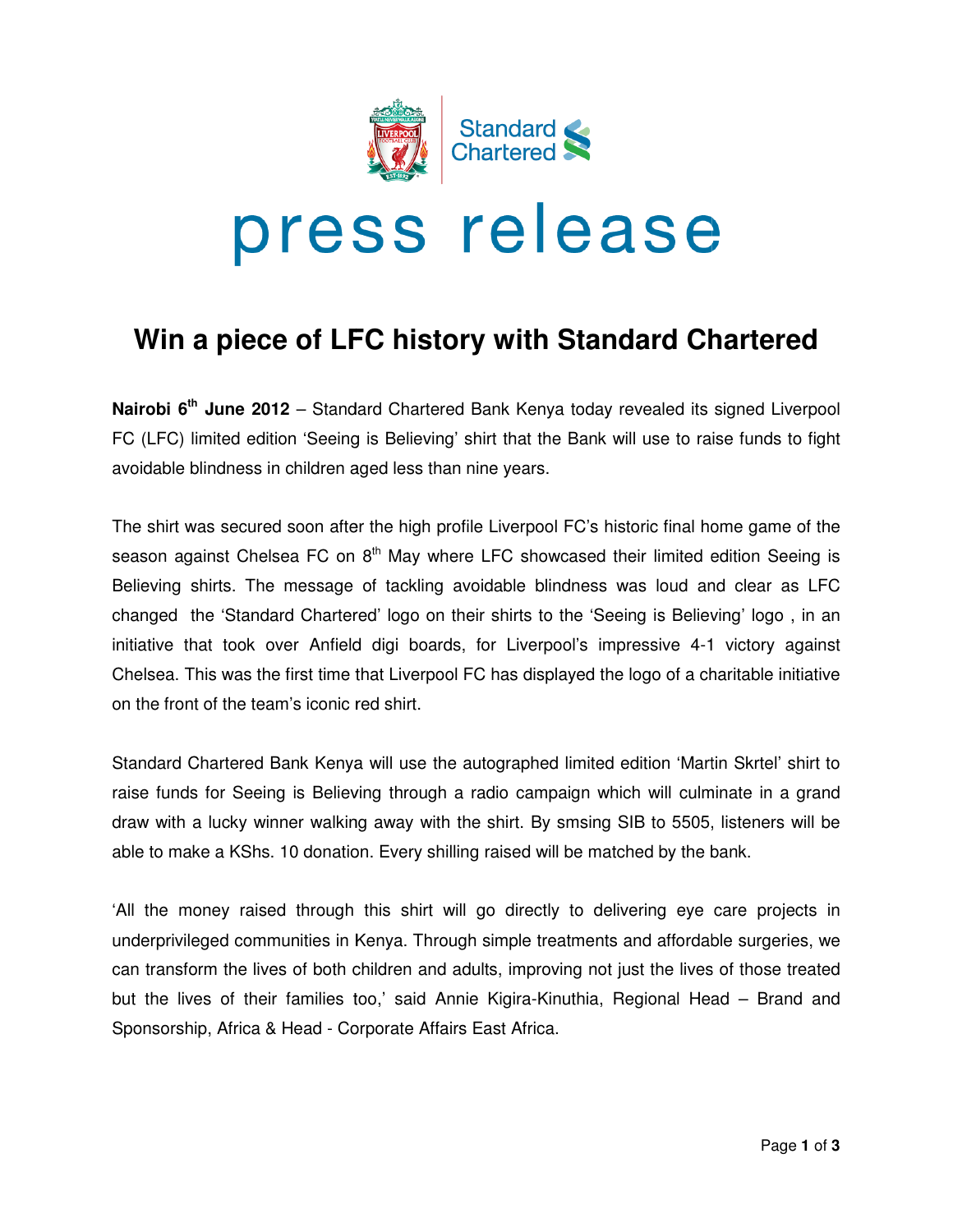There are 39 million blind people worldwide, yet in eight out of ten cases, blindness can be prevented or treated. The majority of avoidable blindness – 90 per cent of cases – occurs in the developing world affecting economic productivity in communities where Standard Chartered operates. The Bank identified cataract operations (costing KShs.17, 500 or USD206 for one eye operation) as a key health intervention where Standard Chartered Bank can make a clear impact in tackling avoidable blindness.

Since becoming official shirt sponsor of Liverpool FC, Standard Chartered has partnered with the Club to raise awareness of Seeing is Believing and the issues of avoidable blindness and visual impairment.

'We worked together to promote World Sight Day last year, and have organised soccer clinics for visually impaired children across the Bank's markets in Asia Africa and the Middle East, as well as special half-time activities for visually impaired children from Liverpool. We had Ian Rush conduct the first soccer clinic with ligi ndogo here in Nairobi in 2010. We had another Liverpool soccer clinic in Ghana in April this year and another is planned for the second half of this year in Zambia,' added Ms Kinuthia.

Ian Ayre, Liverpool Managing Director, added: "Seeing is Believing is a fantastic cause and we are delighted to be using the LFC home shirt to raise awareness for this initiative. Alongside Standard Chartered, we too want to encourage fans across the world to learn about Seeing is Believing's efforts and hopefully make a donation."

**- Ends -** 

# **Notes to Editors:**

# **Standard Chartered's sponsorship of Liverpool FC**

On 14<sup>th</sup> September 2009, Liverpool FC and Standard Chartered Bank announced a four-year deal in which the Bank became the Club's main sponsor. The agreement, which began in July 2010 and runs through to the end of the 2013-14 season, sees Standard Chartered's name and logo appear on the Liverpool FC shirt. This is the largest commercial agreement in the Club's history. As official club sponsors, Standard Chartered enjoy a major rights package which provides a platform to significantly step up the Bank's brand awareness across its core markets in Asia, Africa and the Middle East.

### **Seeing is Believing**

Seeing is Believing is a global initiative to help tackle avoidable blindness, and is a collaboration between Standard Chartered and the International Agency for Prevention of Blindness (IAPB). IAPB is the leading